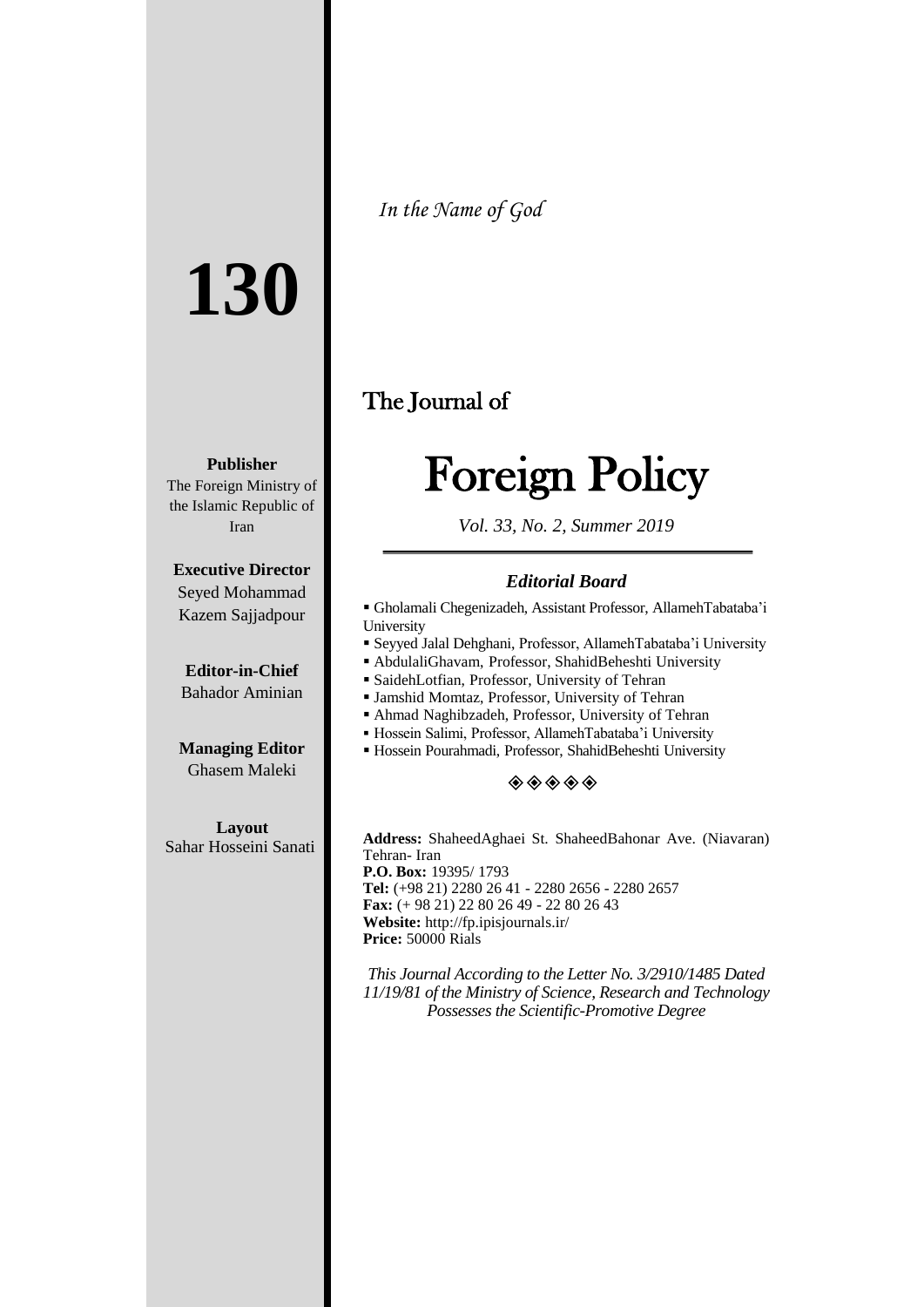# *Contents*

#### **Articles**

 **The Link between Discourse of ISIS and former Discourses in the Middle East**

*Seyed Mohammad Kazem Sajadpour /Farzad Salimifar* 

 **International Multilateralism and Iran's Eastern Strategy** *Mehdi Sanaei* / *Jahangir Karami*

 **From Universal Principals to Racial Superiority: The Role of Nationalism in American Foreign Policy**

*Masoud Bonyanian*

 **One Country - Two System in the Chinese Sovereignty** *Mehdi Fakheri*

 **Israel's Strategic Culture and It's Military Strategy** *Nader Pourakhondi*

**Main Drivers for Egypt Participation in the Belt and Road Initiative** *Mohammad Reza Dehshiri / Mohsen Gharibi*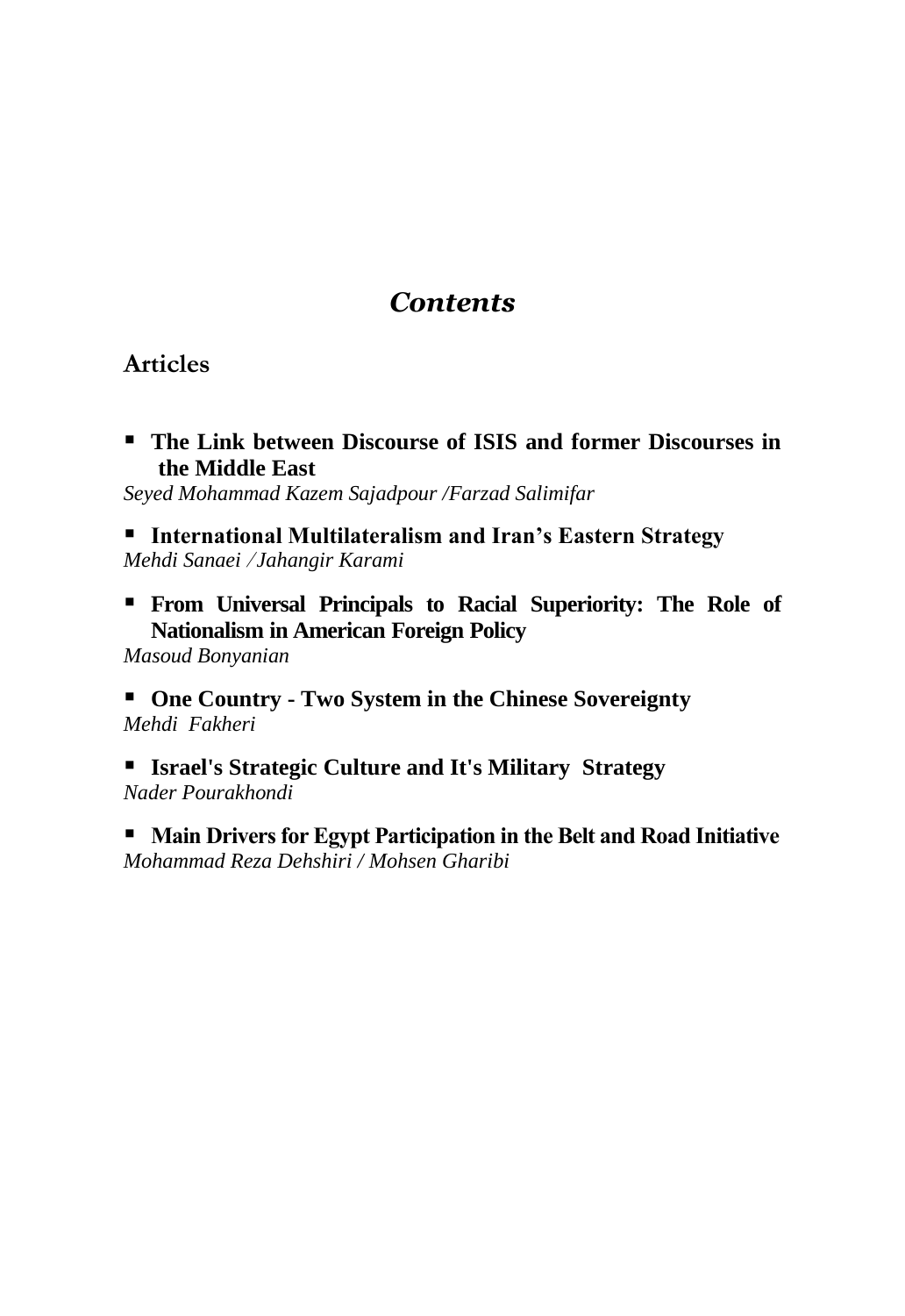# The Link between Discourse of ISIS and former Discourses in the Middle East

*Seyed Mohammad Kazem Sajadpour Farzad Salimifar*

#### **Abstract**

Discourses form upon specific contexts. Discourse of ISIS is being no exception, formed upon contexts of historical discourses in the Middle East, which is compound of history and rituals of their respective societies in Iraq and Syria. Rise of similar phenomena is the Inverse of social development. Consequently, the discursive situation of Iraq, hegemonized by Ba'ath discourse, prior to the fall of Saddam and its consequent combination with Islamism, and later, occupation of the country and its hegemony by Democracy, are turning points resulted in the structuring of ISIS discourse. On the other hand, the discourse of Caliphate has impacted ISIS discourse in a way that ISIS cherry-pick specific notions out of the whole discourse. Although, the Barbarism Discursive impacts shall not be dismissed for the case of other discourses, including, of ISIS, with which, we can line out compromise or contrast between Barbarism and other discourses. In the present paper, Discourse Analysis is chosen as the framework, inorder to evaluate contexts, and finally, distinguish their role in the structuring of ISIS discourse. It became clear that the relationship between ISIS discourse and tribal context, history of Islamism and Caliphate in the region led to the birth of ISIS discourse, specifically considering the discursive history of the region as the medium for ISIS to form historical legitimacy using cultural and historical relationship between Arabs of the region with their ancestors and Barbarism discourse, dispersed Signifiers of Ba'ath discourse in mindset of Iraqis, conflict between Ottoman Caliphate discourse and Shia and Kurds discourses.

#### *Keywords*

Ba'ath, Barbarism, Ottoman, Caliphate, Upper Mesopotamia.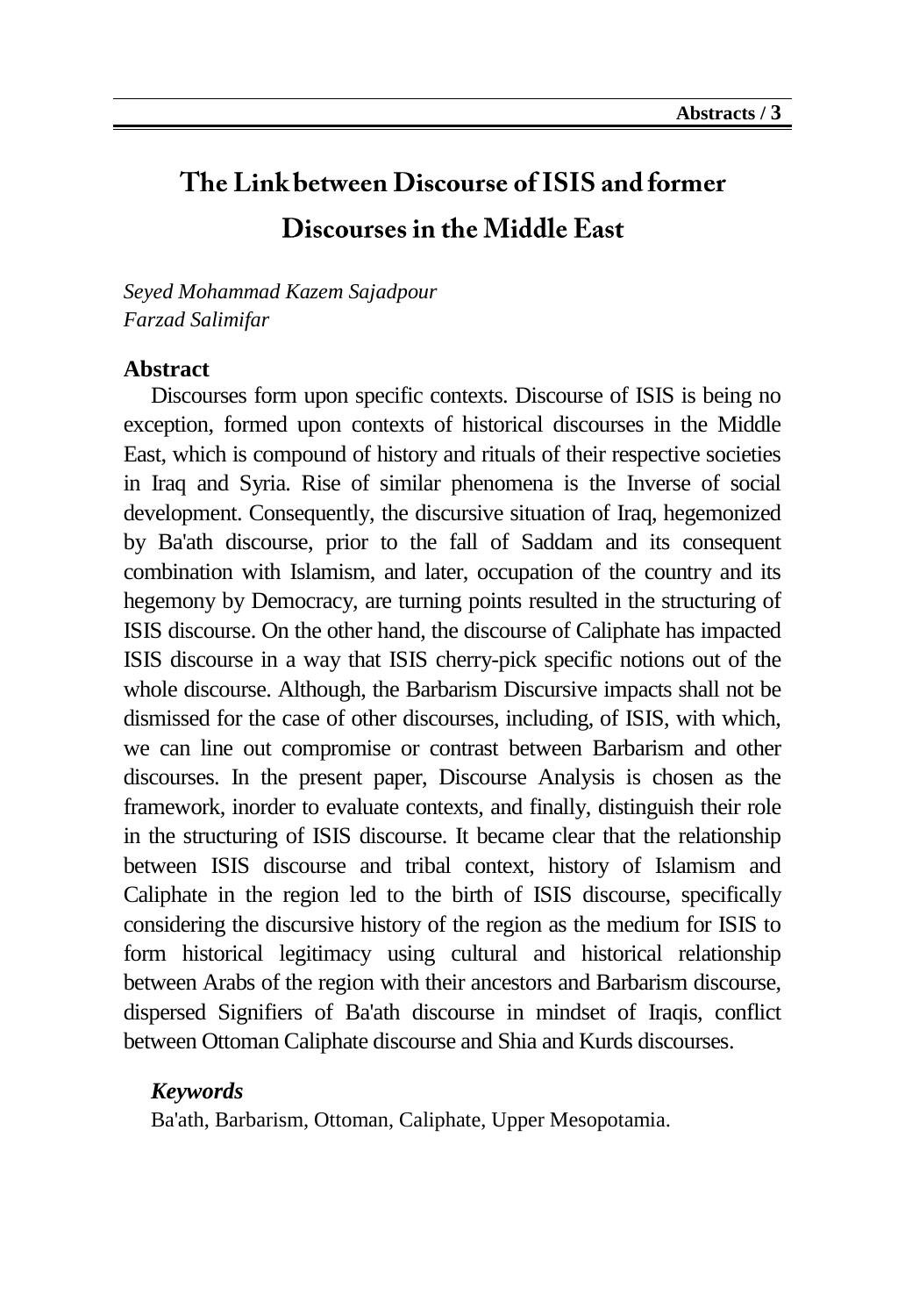## **International Multilateralism and Iran's Eastern Strategy**

*Mehdi Sanaei Jahangir Karami*

#### **Abstract**

Given the multilateralism of the international system, this article discusses the importance of Iran's Eastern strategy, position and role, and points out opportunities, possibilities, and limits of the international system for Eastern policy. The main point here is that the international system in any period has a fundamental influence on the behavior of states and setting norms, therefore, offering a clear understanding of the system can help explain and analyze the international politics and the foreign policy of global and regional powers. The main question here is that what roles Eurasian states as well as Iran will play in shaping the future international system, and how can Iran's position in this process be defined? The idea presented here is that the alternative trend for shaping the future international system requires greater cooperation between great and regional powers in Eurasia, and without such interactions, the possibility of playing a role in shaping this structure will be severely limited - Iran's Eastern strategy has been adopted with such a goal. To examine this idea, first the international system in the last three decades will be discussed, then the current trends for shaping the future system will be reviewed, and finally, a discussion on Eastern policy and Iran-Russia cooperation will be presented in the conclusion..

#### *Keywords*

International system, multilateralism, Eastern strategy, Iran, Russia, China, Iran-Russia relations.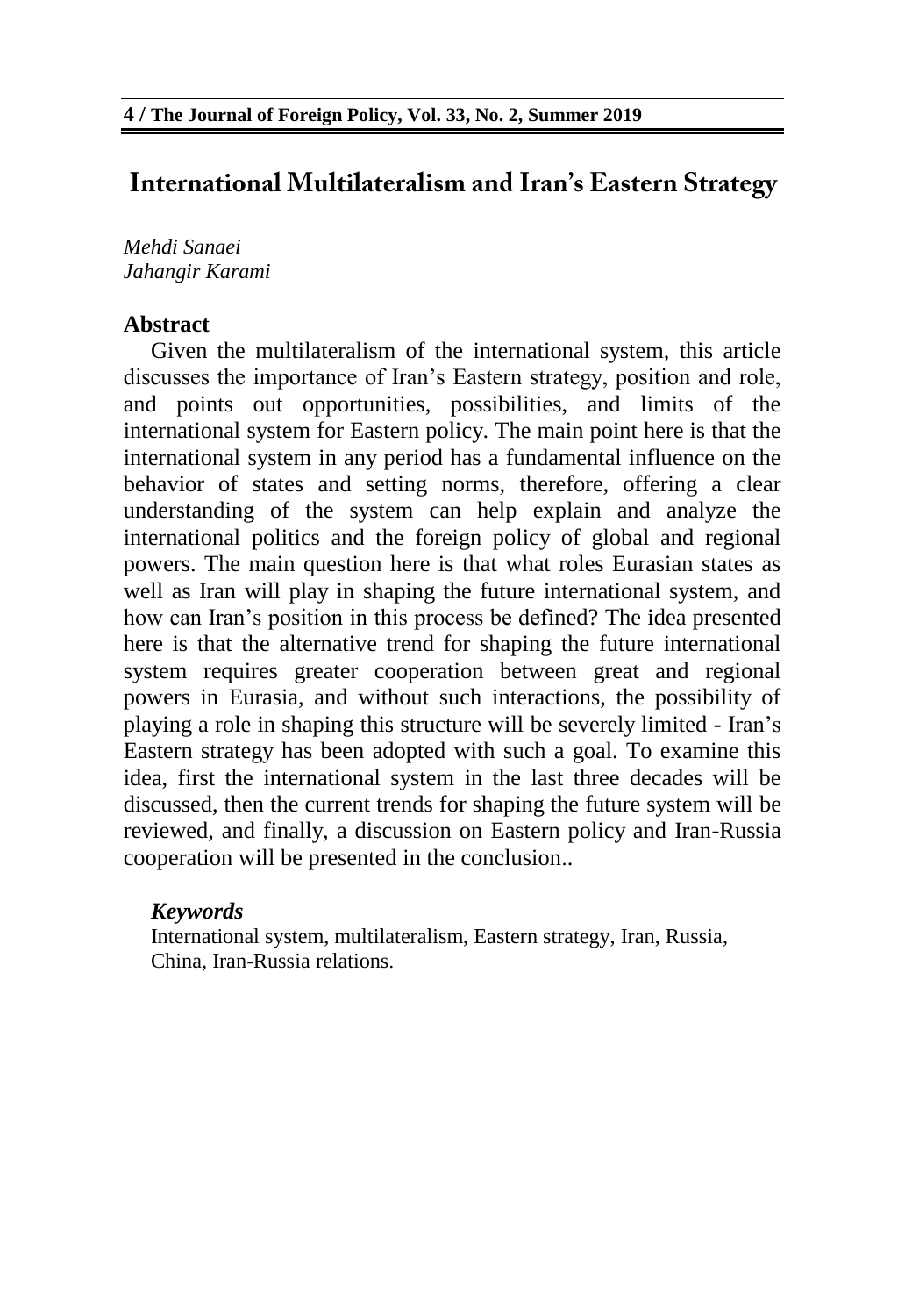# From Universal Principals to Racial Superiority: The Role of Nationalism in American Foreign Policy

#### *Masoud Bonyanian*

#### **Abstract**

American type of nationalism, contrary to conventional forms of nationalism, is not rooted in soil, religion or ethnicity, rather it was formed around a set of shared universal values during the war of independence. This liberal interpretation of nationalism is unique and has survived throughout American history until the election of Donald Trump as president. Even before he assumed power, his vision of nationalism and American identity was in sharp contrast with the liberal interpretation of nationalism which the country had embraced since its birth. To him, "being an American" has some prerequisites which many immigrants don't possess. The implementation of president trump's interpretation of nationalism has polarized America and it is threatening to change the fabrics of American society. The menace does not cease here and has international ramifications for the Islamic world in general and Iran in particular.

This essay is divided into three major parts. In the first part the author will examine the complex issue of how nationalism was formed among American pioneers and its role as a foreign policy tool during different periods in U.S. history. The second part deals with the components of President Trumps version of nationalism and will shed light on the pedigrees of President Trump's animosity toward Islam in general and the Islamic republic of Iran in particular. Part three will be the conclusion.

#### *Keywords*

"Nationalism", "National identity", "Foreign policy", "American Destiny", "Isolationism", "Containment", "Clash of Civilization", "Neo Conservatisms", "Unhyphenated American", "Making America Great Again".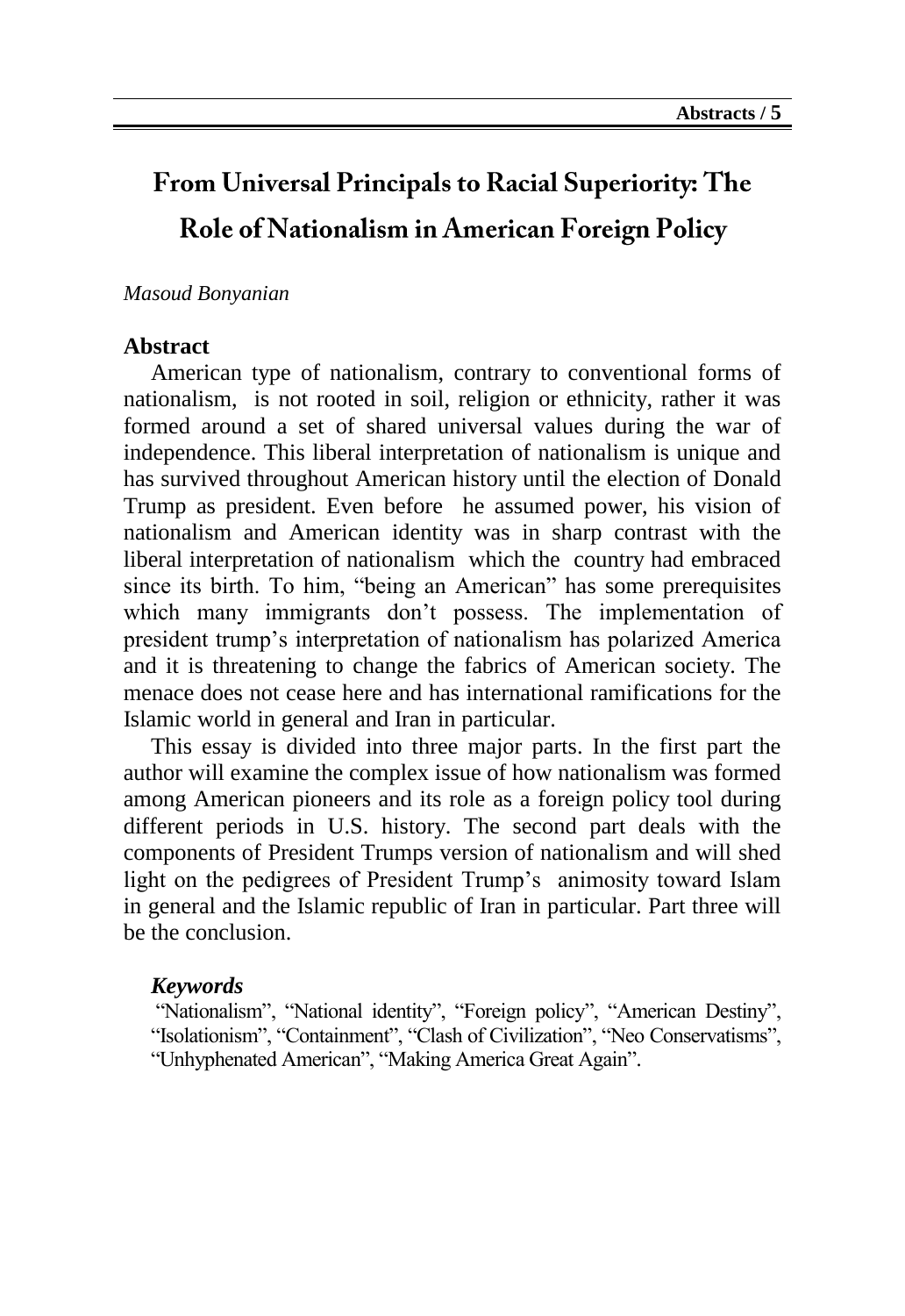# One Country - Two System in the Chinese Sovereignty

#### *Mehdi Fakheri*

#### **Abstract**

The theory of "One country, two systems" was mainly known in the  $21<sup>st</sup>$  century, when a communist country like China could implement economic liberalization and reform policies, taking out 800 million persons out of poverty in 40 years, despite its authoritarian system, centralized planning and low level of civil society engagement. This article intends to study the "one country, two system" in China- Hong Kong- Taiwan and respond to the question that if a communist ideological system could achieve economic development with liberal economy means and mechanisms, avoiding social conflicts? Is it possible to consider mixed systems as a success story for development or it would be more convenient to refrain generalizing specific achievements? Mindful of the catastrophic results of mixed policies in some countries, it is possible to conclude that states like China, with a high level of authority and sufficient financial resources are better positioned to execute policies like "one country, two system" model, without being subject to pay an unaffordable cost.

#### *Keywords*

China, Hong Kong, Taiwan, One country, two systems.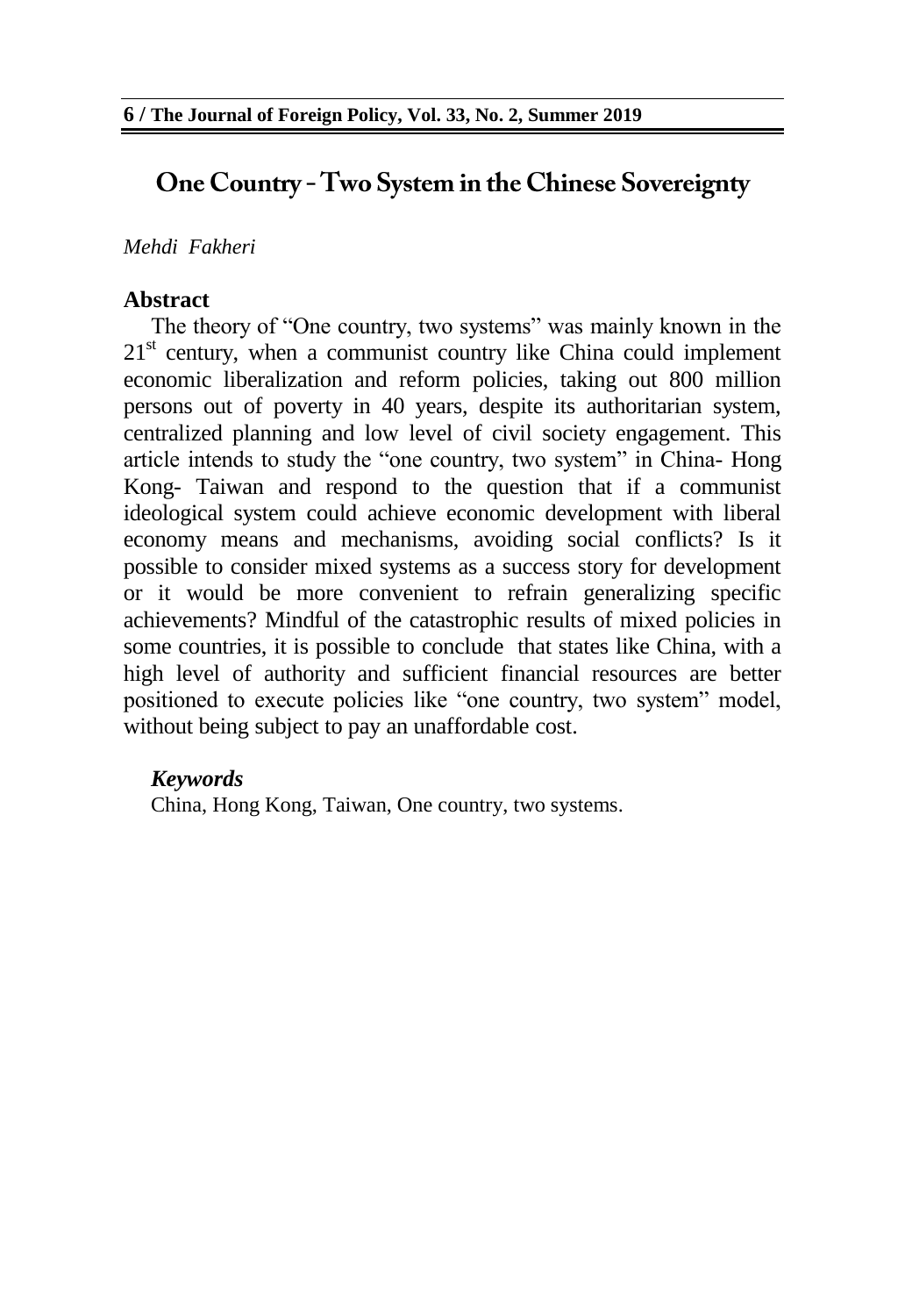## **Israel's Strategic Culture and It's Military Strategy**

#### *Nader Pourakhondi*

#### **Abstract**

This paper examine the impact of strategic culture of the Zionist regime on its military strategy . The Zionist regime occupied Islamic lands especially after 1967 war and threatened them with a military strike repeatedly. The Zionist regime has used a definite and consistent military strategy as if we were facing a steady pattern of thinking and action on the military strategy of the regime. Hence, this paper seeks to examine the reason for adopting this specific military strategy from a different perspective on military attitudes. The present article believes that the reason for the adoption of a certain military strategy by the Zionist regime should be sought in cultural factors, especially the strategic culture of Zionist regime. Accordingly, the present article first explores the role of strategic culture in adopting a style of war. Then the elements and components of the strategic culture of the Zionist regime are expressed and are shown finally the impact of these cultural components on the military strategy of the Zionist regime.

#### *Keywords*

Strategic Culture, Military Strategy, Israel, Pre-emptive Strike, Preemptive Strike.